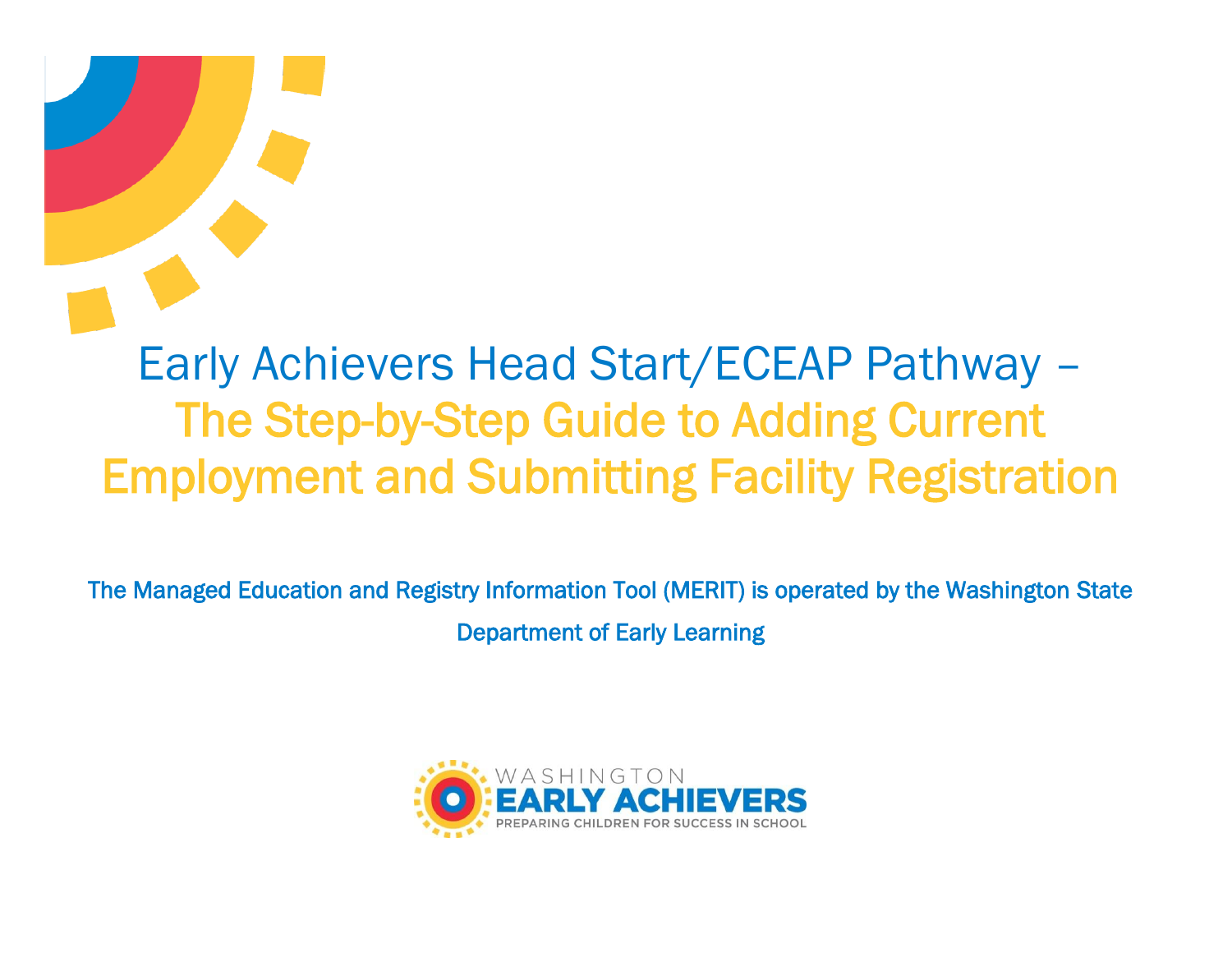#### Log into your MERIT account at merit.del.wa.gov

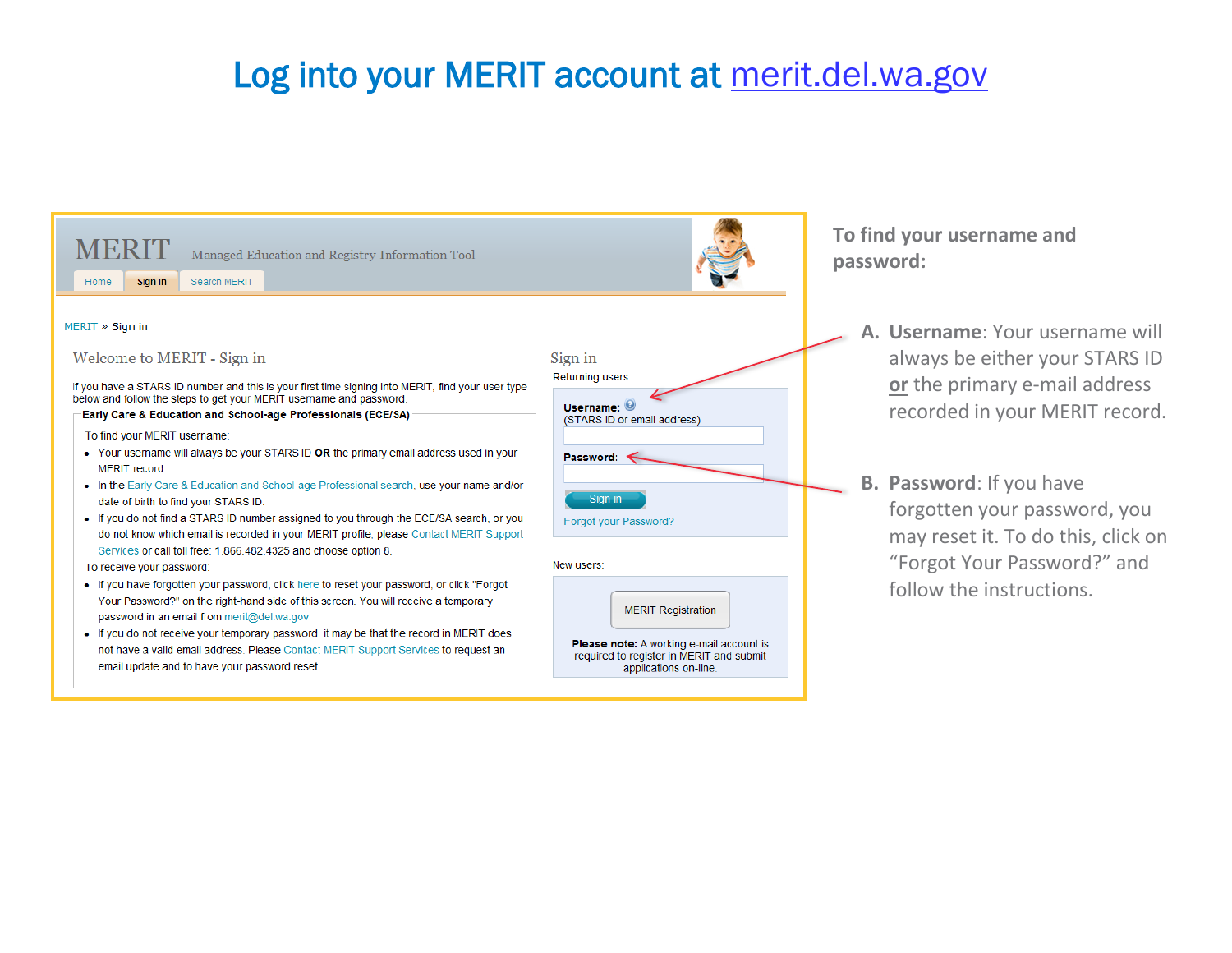### Adding Employment to your record

| Managed Education and Registry Information Tool                         |                          |                                                  | <b>O</b> <sup>to</sup> Washington State |
|-------------------------------------------------------------------------|--------------------------|--------------------------------------------------|-----------------------------------------|
| <b>My Record</b><br>Applications<br>Search MERIT<br><b>News</b><br>Home | Logout                   |                                                  |                                         |
| <b>Professional Record</b><br>Change Password Change Password Hint      |                          |                                                  |                                         |
| MERIT » My Record » Professional Record                                 |                          |                                                  |                                         |
| <b>Professional Record</b>                                              |                          |                                                  |                                         |
|                                                                         |                          |                                                  |                                         |
| <b>Print My Professional Record</b>                                     |                          |                                                  |                                         |
|                                                                         |                          | Cancel                                           | Save                                    |
| <b>Personal Information</b>                                             |                          |                                                  |                                         |
|                                                                         | Confidential Information |                                                  |                                         |
| * First Name: Darth                                                     |                          | * Gender: © Female©Male                          |                                         |
| <b>Middle Name:</b>                                                     |                          | $\blacktriangledown$<br>Ethnicity: Please Select |                                         |
| * Last Name: Ruki                                                       |                          | $\blacktriangledown$<br>Race: Please Select      |                                         |
| $\blacktriangledown$<br>* Primary Language: Not selected                |                          | * Username: darthruki@outlook.com                |                                         |
| $\blacktriangledown$<br>Secondary Language: Not selected                |                          | * Birth Date: 3/26/1976   mm/dd/yyyy             |                                         |
|                                                                         |                          |                                                  |                                         |

Once logged in to your account, click on the "My Record" tab, then click on the "Professional Record" sub tab.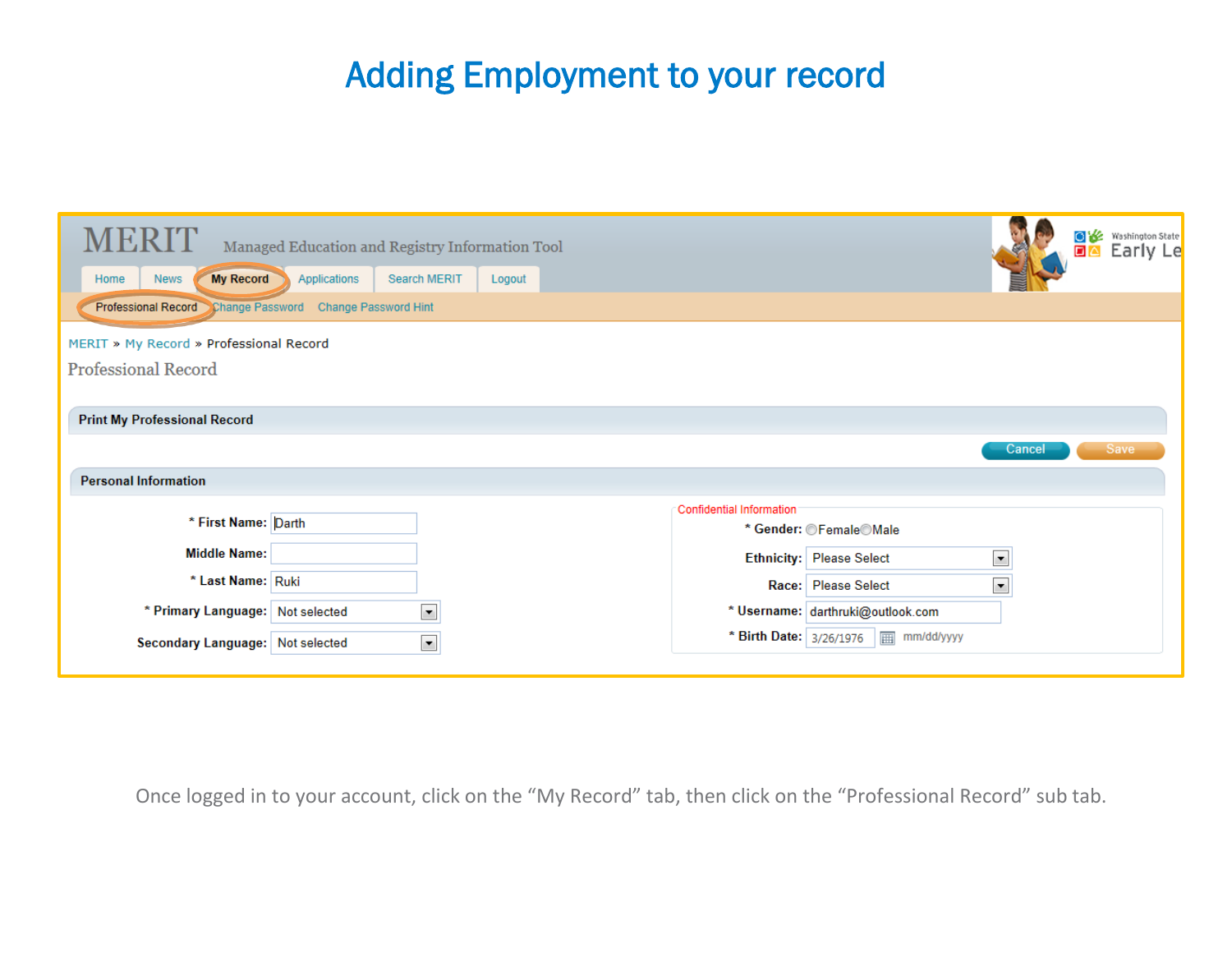### Step 1: Locate the Early Care & Education/School-Age Employment Information Section of your record

|                                                                                                             | Early Care & Education/School-Age Employment Information                                                                                                                                                                                                                                                                                                             |                                    |                            |         |                      |                  |  |               |      |           |      |               |               |      |
|-------------------------------------------------------------------------------------------------------------|----------------------------------------------------------------------------------------------------------------------------------------------------------------------------------------------------------------------------------------------------------------------------------------------------------------------------------------------------------------------|------------------------------------|----------------------------|---------|----------------------|------------------|--|---------------|------|-----------|------|---------------|---------------|------|
|                                                                                                             | Click here to add New Employment                                                                                                                                                                                                                                                                                                                                     |                                    |                            |         |                      |                  |  |               |      |           |      |               |               |      |
|                                                                                                             | <b>Type</b>                                                                                                                                                                                                                                                                                                                                                          | SSPS Provider #                    | Provider / Organization ID |         | <b>Facility Name</b> | License Status   |  | Facility Type |      | Job Title | Date | <b>Status</b> | <b>Delete</b> | Edit |
|                                                                                                             | No Records Found                                                                                                                                                                                                                                                                                                                                                     |                                    |                            |         |                      |                  |  |               |      |           |      |               |               |      |
| Job Title<br><b>Status</b><br>Site ID<br>Grantee / Contractor<br>Site Name<br>Date<br>Delete<br><b>Type</b> |                                                                                                                                                                                                                                                                                                                                                                      |                                    |                            |         | Edit                 |                  |  |               |      |           |      |               |               |      |
|                                                                                                             | No Records Found                                                                                                                                                                                                                                                                                                                                                     |                                    |                            |         |                      |                  |  |               |      |           |      |               |               |      |
|                                                                                                             | <b>Other Employment</b>                                                                                                                                                                                                                                                                                                                                              |                                    |                            |         |                      |                  |  |               |      |           |      |               |               |      |
| $\equiv$                                                                                                    |                                                                                                                                                                                                                                                                                                                                                                      |                                    |                            |         |                      |                  |  |               |      |           |      |               |               |      |
|                                                                                                             | Enter employment information below that is not in a DEL Licensed or certified facility or Head Start or ECEAP site. Entering this information is optional. Information entered below is not verified and is not<br>eligible for participation in certain state incentives, past employment can assist professionals in building a resume of professional experience. |                                    |                            |         |                      |                  |  |               |      |           |      |               |               |      |
|                                                                                                             |                                                                                                                                                                                                                                                                                                                                                                      | $\pm$ Click here to add Employment |                            |         |                      |                  |  |               |      |           |      |               |               |      |
|                                                                                                             | Employer                                                                                                                                                                                                                                                                                                                                                             |                                    | <b>Address</b>             | Phone # |                      | Job Title        |  |               | Date |           |      | Delete        |               | Edit |
|                                                                                                             |                                                                                                                                                                                                                                                                                                                                                                      |                                    |                            |         |                      | No Records Found |  |               |      |           |      |               |               |      |

In the Professional Record page, scroll down to the Early Care & Education/School-Age Employment Information section to add current employment with licensed childcare facilities, Head Start sites, or ECEAP sites.

You may click on the link to add new employment. If you have an old employment record, you will need to have your employer end-date the old record.

 employment in the "Other Employment" section of your record. You will not be able to proceed with the next steps in this guide.\*If you are not currently employed in an eligible position at a licensed facility, Head Start, or ECEAP site, you may enter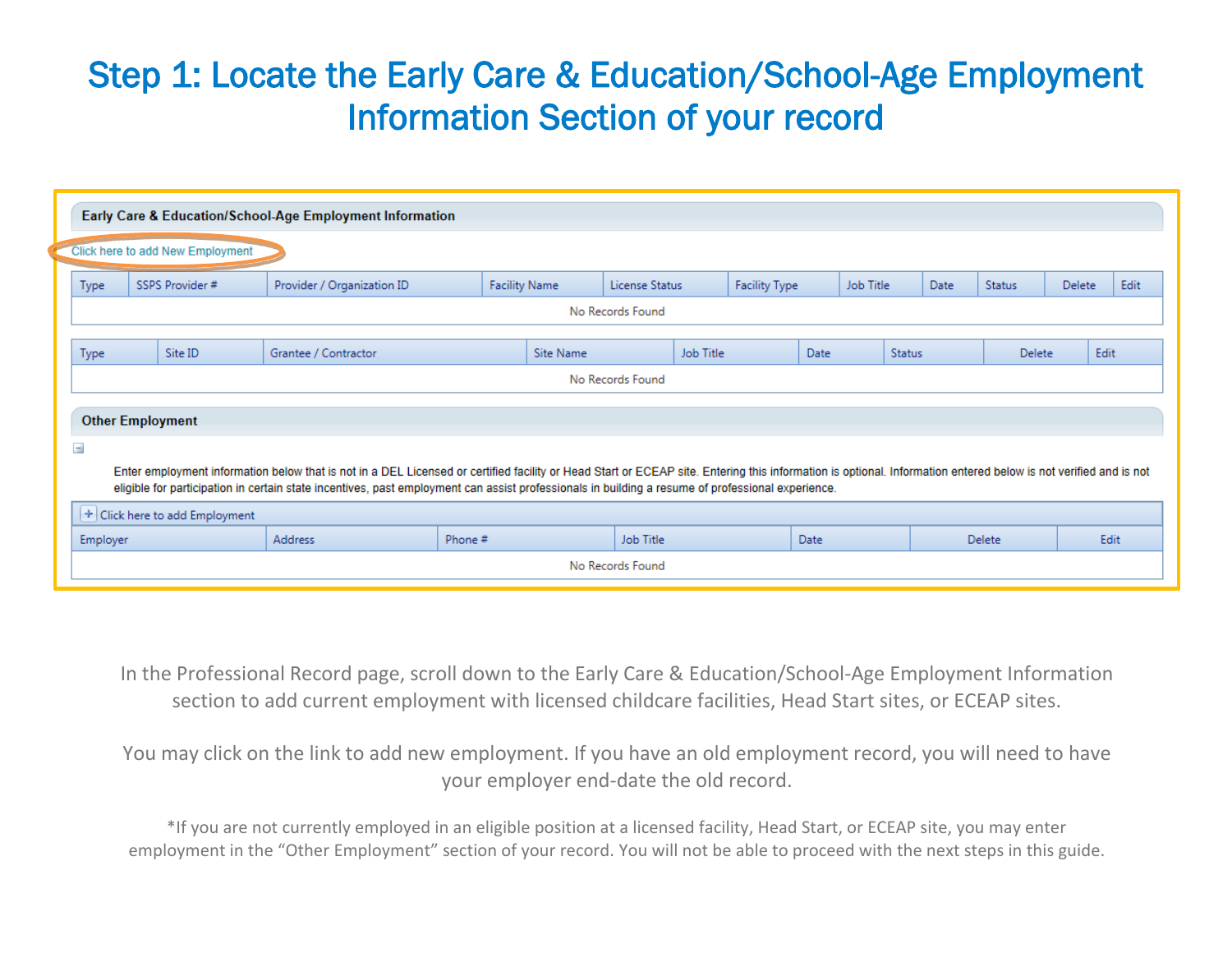### Step 2: Add program type and role/job title

|                | <b>Early Care &amp; Education/School-Age Employment Information</b>                                                                                                                                                                                                      |  |                 |                            |                      |                  |                |           |                      |                  |               |               |      |
|----------------|--------------------------------------------------------------------------------------------------------------------------------------------------------------------------------------------------------------------------------------------------------------------------|--|-----------------|----------------------------|----------------------|------------------|----------------|-----------|----------------------|------------------|---------------|---------------|------|
|                | These questions will guide you through entering employment at your facility/site. If you have multiple jobs, MERIT will prompt you to enter them separately.                                                                                                             |  |                 |                            |                      |                  |                |           |                      |                  |               |               |      |
| $\overline{1}$ | Which program(s) do you work for (check all that apply). Click here for descriptions of each program.                                                                                                                                                                    |  |                 |                            |                      |                  |                |           |                      |                  |               |               |      |
|                | ∣ECEAP<br>  Head Start/Early Head Start   Licensed Child Care Center   Licensed Family Child Care Home<br>□ Licensed School-age Program ■ Tribal Child Care<br>Military Child Care<br>Family, Friend, Neighbor (FFN)                                                     |  |                 |                            |                      |                  |                |           |                      |                  |               |               |      |
| $\overline{2}$ | 2. Please select your job title. If you do not see your job position listed with the correct program, please adjust the options selected above. If you have more than one job title you will have an opportunity to enter it<br>separately.<br>◾<br><b>Please Select</b> |  |                 |                            |                      |                  |                |           |                      |                  |               |               |      |
|                | Type                                                                                                                                                                                                                                                                     |  | SSPS Provider # | Provider / Organization ID | <b>Facility Name</b> |                  | License Status |           | <b>Facility Type</b> | <b>Job Title</b> | Date          | <b>Status</b> | Edit |
|                | No Records Found                                                                                                                                                                                                                                                         |  |                 |                            |                      |                  |                |           |                      |                  |               |               |      |
|                | Type                                                                                                                                                                                                                                                                     |  | Site ID         | Grantee / Contractor       |                      | Site Name        |                | Job Title |                      | Date             | <b>Status</b> |               | Edit |
|                |                                                                                                                                                                                                                                                                          |  |                 |                            |                      | No Records Found |                |           |                      |                  |               |               |      |

- **1.** You will need to indicate which program(s) you work for. **If you work in a facility/site that serves multiple programs, you will need to check all that apply.**
- 2. Next, you will need to select your job role/title from the drop-down menu. If you have more than one job role/title, you will have an opportunity to enter it separately.

**You will be presented with a pop-up box to enter Employment Information.**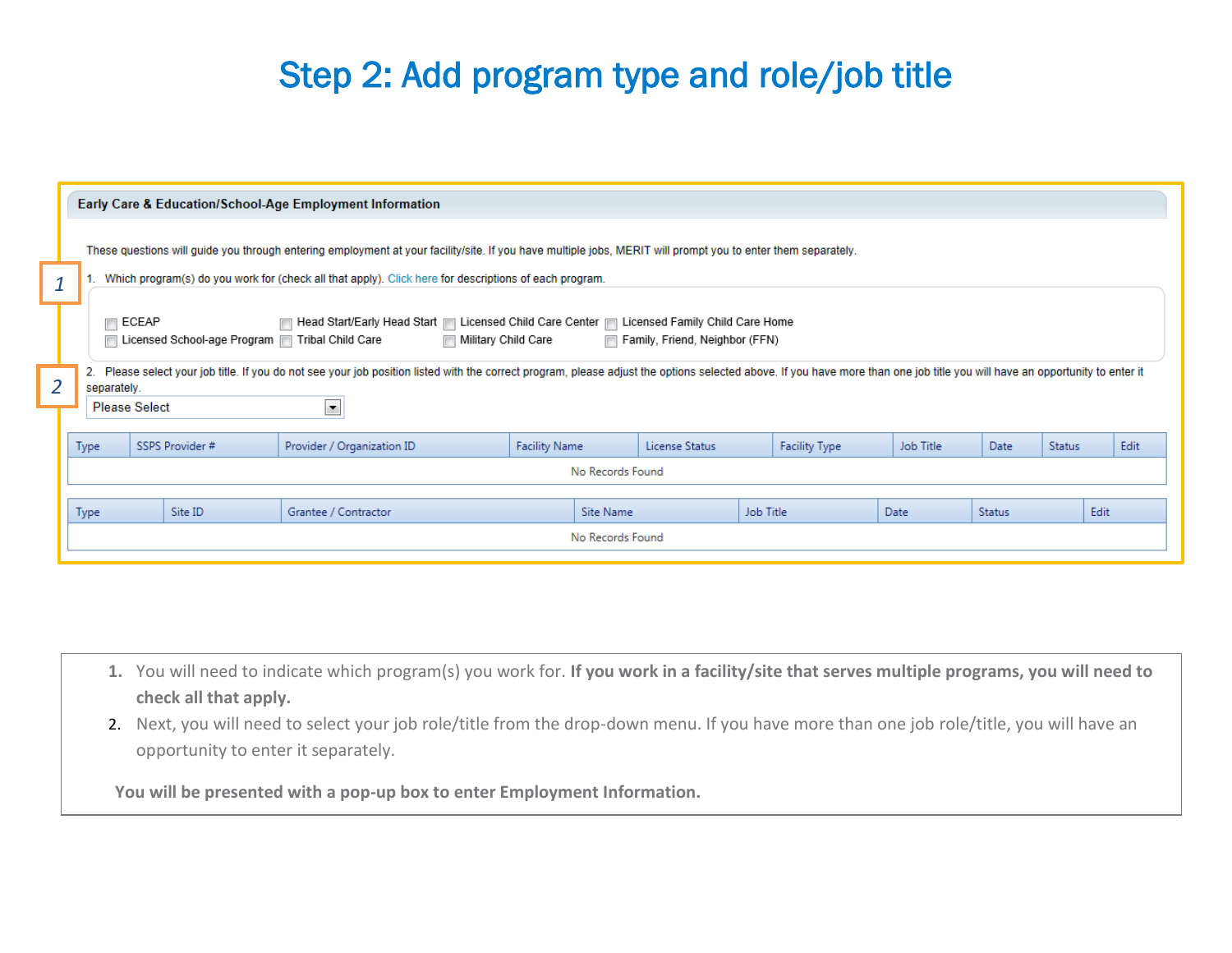### Step 3: Employment Information



Begin typing the name of the facility/site in which you work. The system will look for a match and present you with options to select your facility/site.

After you select a facility/site the system will auto-fill the Grantee/Contractor, Site ID, Available Date Range and Site Address. You will need to enter a start date for employment. Your employment may pre-date the system, so you may need to enter the earliest date available in the system instead of your actual first day if you have worked at the facility/site longer than the earliest available date range. Be sure to leave the end date blank if you still work at the facility/site.

**Click "Save" when you are finished to exit the pop-up box, then click "Save" again once back in your Professional Record page.**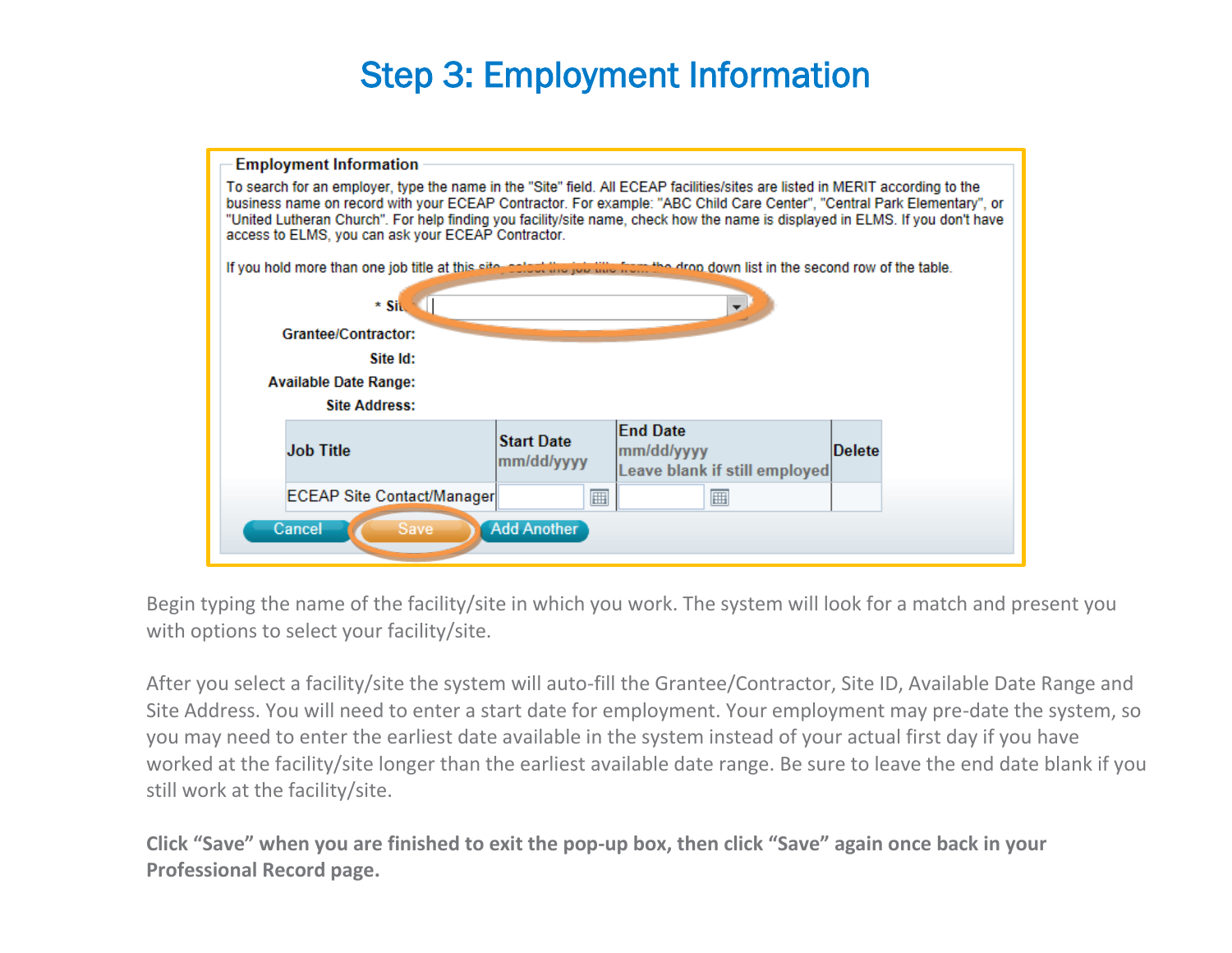### Facility/Site Registration

| My Record<br>Home<br><b>News</b>                                    | <b>Applications</b><br>Search MERIT<br>Logout                                                                                                                                                                                                                                                                                                                                                                                                                                                           |
|---------------------------------------------------------------------|---------------------------------------------------------------------------------------------------------------------------------------------------------------------------------------------------------------------------------------------------------------------------------------------------------------------------------------------------------------------------------------------------------------------------------------------------------------------------------------------------------|
| <b>MERIT » Applications</b><br>Applications                         |                                                                                                                                                                                                                                                                                                                                                                                                                                                                                                         |
| <b>STARS ID</b>                                                     |                                                                                                                                                                                                                                                                                                                                                                                                                                                                                                         |
| <b>STARS ID Number</b>                                              | You have already submitted a STARS ID Request. View Submitted STARS ID Request                                                                                                                                                                                                                                                                                                                                                                                                                          |
| <b>Portable Background Check Application</b>                        |                                                                                                                                                                                                                                                                                                                                                                                                                                                                                                         |
| <b>Portable Background Check Application</b>                        | Use this application to request a Portable Background Check (PBC) if you are applying to work, working, volunteering, or you are a<br>household member at a child care facility licensed or certified by the Department of Early Learning (DEL). This application is not<br>available if you currently work in a Head Start or ECEAP site that is not a licensed child care site.                                                                                                                       |
| <b>Education Applications</b>                                       |                                                                                                                                                                                                                                                                                                                                                                                                                                                                                                         |
| <b>Education Application</b>                                        | Use this application to verify your education including high school, credentials, college and any advanced degree information. You<br>will need to submit supporting documents to the Department of Early Learning (DEL) for verification. Examples include official<br>transcripts, certificates and credentials. Upon approval, you will be automatically evaluated for placement on the Washington State<br><b>Career Lattice</b>                                                                    |
| <b>Educational Exemption</b>                                        | You have already fulfilled the Initial Training requirement. You have an Education Exemption Status of Completed.                                                                                                                                                                                                                                                                                                                                                                                       |
| <b>Continuing Education Proposal</b>                                | Use this application to request STARS credit hours for trainings taken out-of-state, from a non-state-approved trainer or for a<br>college class that is not within a college's Early Childhood Education Department. You will need to submit supporting documents to<br>the Department of Early Learning (DEL) for verification. If you currently work in a Head Start or ECEAP site that is not also licensed<br>by DEL you are not subject to the Initial Training Requirement training requirement. |
| DEL Licensed or Certified Facilities and Head Start, or ECEAP Sites |                                                                                                                                                                                                                                                                                                                                                                                                                                                                                                         |
| <b>Facility/Site Registration</b>                                   | Use this application to create and maintain a profile of your facility/site. Upon approval, you will be able to use MERIT as a<br>management tool.                                                                                                                                                                                                                                                                                                                                                      |

If you need to register the facility/site as the Center Director or Site Contact/Manager, you will need to click on your "Applications" tab at the top of your screen then select the "Facility/Site Registration" application under the DEL Licensed or Certified Facilities and Head Start, or ECEAP Sites heading.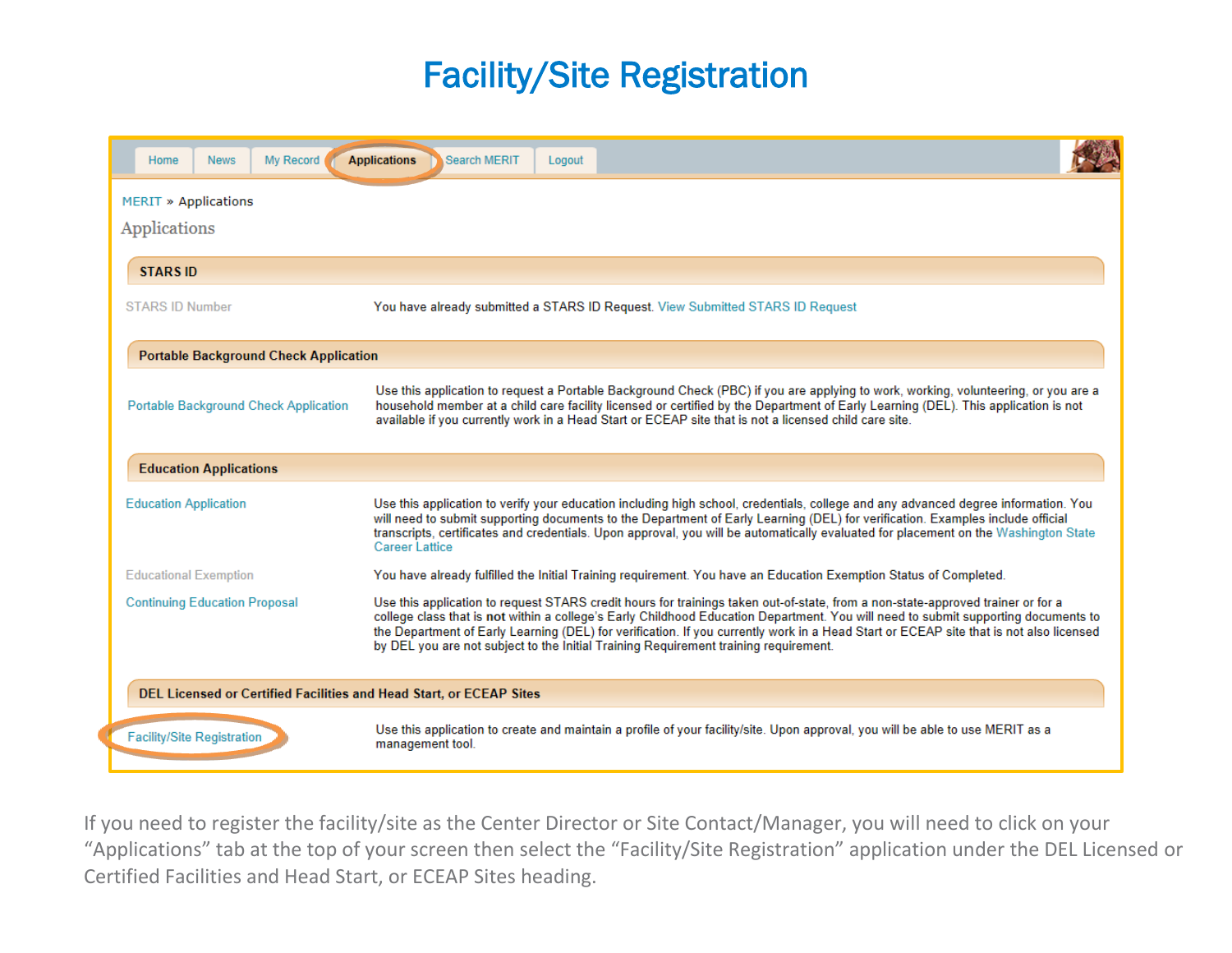## Step 1: Facility/Site Information

| MERIT » Applications » Facility/Site Registration                |                                                                                                                                                                                                                                                                                                                                                                                                                                                                                                                             |                            |                            |                  |
|------------------------------------------------------------------|-----------------------------------------------------------------------------------------------------------------------------------------------------------------------------------------------------------------------------------------------------------------------------------------------------------------------------------------------------------------------------------------------------------------------------------------------------------------------------------------------------------------------------|----------------------------|----------------------------|------------------|
|                                                                  |                                                                                                                                                                                                                                                                                                                                                                                                                                                                                                                             |                            |                            |                  |
| Facility/Site Information                                        | Verify Facility/Site & Identity                                                                                                                                                                                                                                                                                                                                                                                                                                                                                             | <b>Health &amp; Safety</b> | <b>Review &amp; Submit</b> | Next =<br>Cancel |
|                                                                  | This application is used to request access to create and maintain a profile of your DEL licensed or certified child care facility or your Head Start or ECEAP site. Upon approval of the<br>application, you will be able to use MERIT to manage your facility/site. The profile should be kept current and will be monitored by your DEL Licensor or your Grantee/Contractor. Any<br>changes in the director/program supervisor designation at a DEL licensed or certified facility must be reported to your DEL Licensor. |                            |                            |                  |
| Your access will allow you to:<br>• Confirm staff employment,    | • Track your staff's training and education accomplishments.<br>• Participate in the confirmation of health and safety data for the state,<br>• Support the steps necessary to participate in Early Achievers, and<br>. Remove individuals from the employee roster when they no longer work for the facility/site.                                                                                                                                                                                                         |                            |                            |                  |
| To complete this application you will need:                      | • An employment record associated with the facility/site you wish to register,<br>• If applicable, copies of your health and safety certifications to enter accurate completion and/or expiration dates.                                                                                                                                                                                                                                                                                                                    |                            |                            |                  |
|                                                                  | Once the application is approved, you will have the option to designate staff to the profile. To do this, follow the steps outlined in the additional resources below.                                                                                                                                                                                                                                                                                                                                                      |                            |                            |                  |
| <b>Additional Resources:</b><br>available on the MERIT homepage. | • View a step-by-step Facility/Site Registration Guide to the application process, how to use the profile, and how to give additional staff access to the profile. This quide is also<br>• View a video tutorial that explains the application process. This video and more are available on the MERIT page of the DEL website at:<br>http://www.del.wa.gov/requirements/professional/merit.aspx.                                                                                                                           |                            |                            | Cancel<br>Next   |

Step 1 of the Facility/Site Registration application contains instructions. Please read them before moving on to the next step.

**When you are finished, click, "Next."**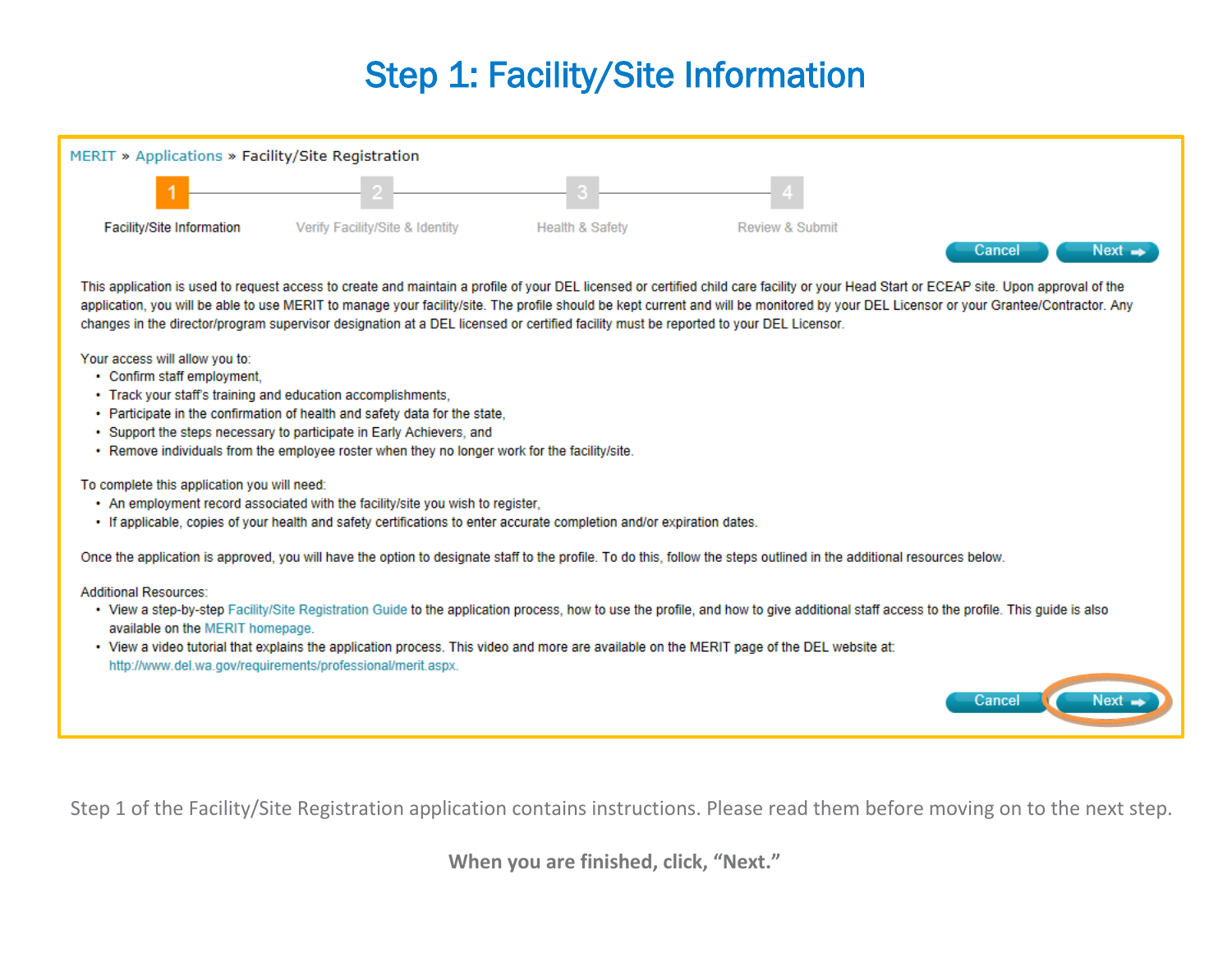## Step 2: Verify Facility/Site & Identity

| Facility/Site Information                         | Verify Facility/Site & Identity                                                                                                                                                                                                                                                                                                                                                       | Health & Safety               |                                                | Review & Submit               | - Back<br>Next <sup>1</sup>                                                                                                                                                                                                                                                                                                                                                   |
|---------------------------------------------------|---------------------------------------------------------------------------------------------------------------------------------------------------------------------------------------------------------------------------------------------------------------------------------------------------------------------------------------------------------------------------------------|-------------------------------|------------------------------------------------|-------------------------------|-------------------------------------------------------------------------------------------------------------------------------------------------------------------------------------------------------------------------------------------------------------------------------------------------------------------------------------------------------------------------------|
| <b>Facility/Site Verification</b>                 |                                                                                                                                                                                                                                                                                                                                                                                       |                               |                                                |                               |                                                                                                                                                                                                                                                                                                                                                                               |
| Permission" column                                | Select the facility/site you want to register in MERIT. You may select one Facility/Site per application.<br>· For DEL licensed facilities, you must select the record which indicates you are the owner/director/licensee to register a facility.<br>. For Head Start and ECEAP Professionals whose facility is not licensed, the Grantee/Contractor will appoint the site designee. |                               |                                                |                               | · For Additional Designees, you will need to select the employment record which your Facility/Site Designee granted the Additional Designee permission. If your record as a Child Care<br>Assistant or Aide was granted permission, you will need to select that employment record for facility registration purposes. This record will say "Yes" in the "Additional Designee |
| <b>Register for this</b><br><b>Facility/Site</b>  | <b>Facility/Site Name</b>                                                                                                                                                                                                                                                                                                                                                             | <b>Job Title</b>              | <b>Facility/Site</b><br><b>Address</b>         | Verification<br><b>Status</b> | <b>Additional Designee</b><br><b>Permission</b>                                                                                                                                                                                                                                                                                                                               |
|                                                   | Facility/Site                                                                                                                                                                                                                                                                                                                                                                         | Child Care Center<br>Director | 123 SW 45 <sup>m</sup> St<br>Olympia, WA 98501 | Self-entered                  | No                                                                                                                                                                                                                                                                                                                                                                            |
|                                                   |                                                                                                                                                                                                                                                                                                                                                                                       |                               |                                                |                               |                                                                                                                                                                                                                                                                                                                                                                               |
| I do not see the facility/site I wish to register |                                                                                                                                                                                                                                                                                                                                                                                       |                               |                                                |                               |                                                                                                                                                                                                                                                                                                                                                                               |
| <b>Identity Verification</b>                      |                                                                                                                                                                                                                                                                                                                                                                                       |                               |                                                |                               | The information below for first name, last name and date of birth is taken directly from your professional record. Any changes made to the information in this step will also update your                                                                                                                                                                                     |

In Step 2, you will need to indicate the facility/site you are trying to register by checking the box next to the correct record.

If you do not see the facility/site you wish to register, click the blue link titled, "I do not see the facility/site I wish to register" underneath the facility/site table. You will be directed to add an employment record with the facility/site. If you have already entered a record, you may need to contact your DEL Licensor, MERIT Admin, or Grantee/Contractor to ensure you have been authorized to register the facility/site.

**Once you have selected the correct record, click, "Next."**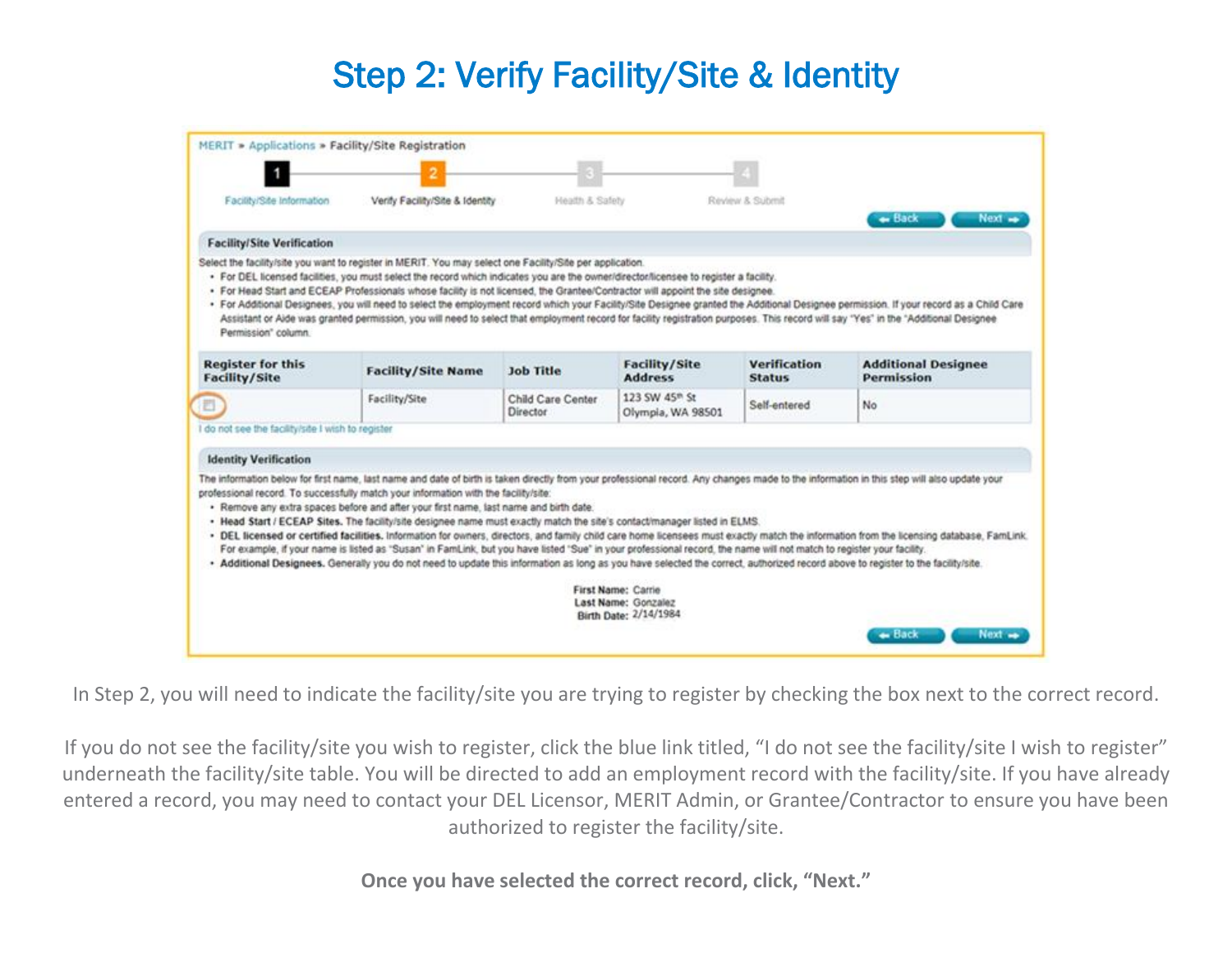#### Step 3: Health & Safety

| 3<br><b>Health &amp; Safety</b><br><b>Facility/Site Information</b><br>Verify Facility/Site & Identity<br><b>Review &amp; Submit</b><br>$\leftarrow$ Back<br>$Next \rightarrow$<br><b>Health &amp; Safety Information</b><br>You may enter your own health and safety records below. The Status displays as "Self-Entered" until confirmed by your employer. Status will display as "Verified" when reviewed by DEL<br>or a Head Start Grantee or ECEAP Contractor.<br>$+$ Olick here to add Health & Safety Information<br><b>Training Type</b><br>Completed Date<br><b>Expiration Date</b><br>Edit<br><b>Delete</b><br><b>Status</b> | MERIT » Applications » Facility/Site Registration |  |  |  |  |  |  |  |
|----------------------------------------------------------------------------------------------------------------------------------------------------------------------------------------------------------------------------------------------------------------------------------------------------------------------------------------------------------------------------------------------------------------------------------------------------------------------------------------------------------------------------------------------------------------------------------------------------------------------------------------|---------------------------------------------------|--|--|--|--|--|--|--|
|                                                                                                                                                                                                                                                                                                                                                                                                                                                                                                                                                                                                                                        |                                                   |  |  |  |  |  |  |  |
|                                                                                                                                                                                                                                                                                                                                                                                                                                                                                                                                                                                                                                        |                                                   |  |  |  |  |  |  |  |
|                                                                                                                                                                                                                                                                                                                                                                                                                                                                                                                                                                                                                                        |                                                   |  |  |  |  |  |  |  |
|                                                                                                                                                                                                                                                                                                                                                                                                                                                                                                                                                                                                                                        |                                                   |  |  |  |  |  |  |  |
|                                                                                                                                                                                                                                                                                                                                                                                                                                                                                                                                                                                                                                        |                                                   |  |  |  |  |  |  |  |
|                                                                                                                                                                                                                                                                                                                                                                                                                                                                                                                                                                                                                                        |                                                   |  |  |  |  |  |  |  |
|                                                                                                                                                                                                                                                                                                                                                                                                                                                                                                                                                                                                                                        |                                                   |  |  |  |  |  |  |  |
| No Records Found                                                                                                                                                                                                                                                                                                                                                                                                                                                                                                                                                                                                                       |                                                   |  |  |  |  |  |  |  |
| $\leftarrow$ Back<br>$Next \rightarrow$                                                                                                                                                                                                                                                                                                                                                                                                                                                                                                                                                                                                |                                                   |  |  |  |  |  |  |  |

**If you have not already added at least one Health & Safety record to your Professional Record in MERIT, you must do so in this step of the application in order to move forward to the last step.**

| <b>Health &amp; Safety Information</b> |                                                  |
|----------------------------------------|--------------------------------------------------|
| * Training Type:                       | <b>Please Select</b><br>$\overline{\phantom{a}}$ |
| * Completed Date:                      | 囲<br>mm/dd/yyyy                                  |
| * Expiration Date:                     | 囲<br>mm/dd/yyyy                                  |
| Confirmed: No                          |                                                  |
| Verified: No                           |                                                  |
|                                        | Add Another<br>Cancel<br>Save                    |

Click on the plus sign in the table to add a record. You will receive a pop-up box to enter the details. Select the "Training Type" from the drop-down menu then enter the completed date, and the expiration date. Your Grantee/Contractor or DEL Licensor will be able to confirm your record from their own account(s).

**Click "Save" to save the training details, then click "Next" when you are finished adding Health & Safety information.**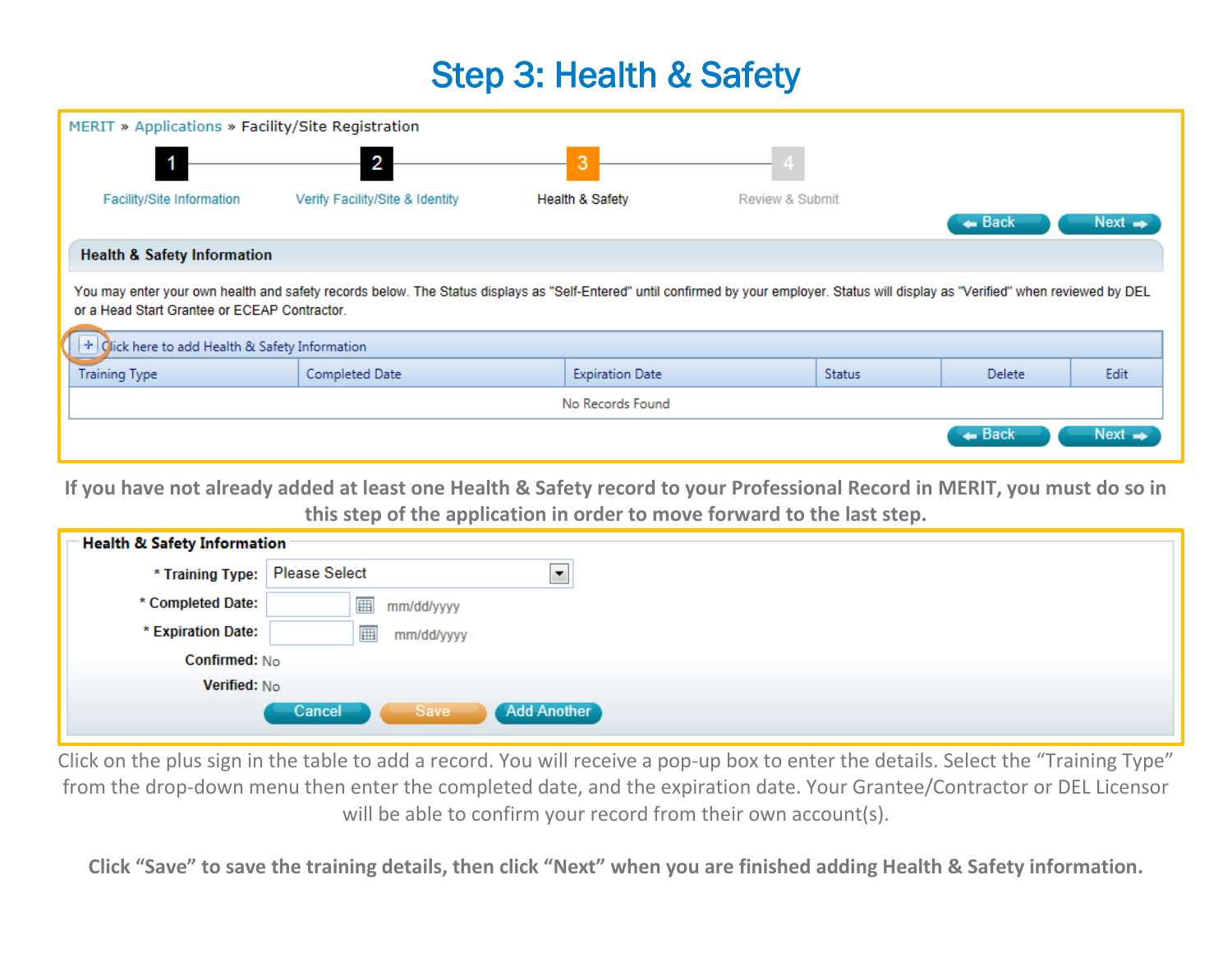#### Step 4: Review & Submit

| MERIT » Applications » Facility/Site Registration                                                                                                                                                                                                                                                                                                                                                                                                                                                                                                                                                                                                                                                                                 |                                 |                            |                            |        |  |  |  |  |
|-----------------------------------------------------------------------------------------------------------------------------------------------------------------------------------------------------------------------------------------------------------------------------------------------------------------------------------------------------------------------------------------------------------------------------------------------------------------------------------------------------------------------------------------------------------------------------------------------------------------------------------------------------------------------------------------------------------------------------------|---------------------------------|----------------------------|----------------------------|--------|--|--|--|--|
|                                                                                                                                                                                                                                                                                                                                                                                                                                                                                                                                                                                                                                                                                                                                   |                                 | 3                          |                            |        |  |  |  |  |
| <b>Facility/Site Information</b>                                                                                                                                                                                                                                                                                                                                                                                                                                                                                                                                                                                                                                                                                                  | Verify Facility/Site & Identity | <b>Health &amp; Safety</b> | <b>Review &amp; Submit</b> | — Back |  |  |  |  |
| <b>Application Review</b>                                                                                                                                                                                                                                                                                                                                                                                                                                                                                                                                                                                                                                                                                                         |                                 |                            |                            |        |  |  |  |  |
| • Please review the information you have submitted.<br>• You will not be able to change your name, gender or date of birth after submitting this application.<br>. Click on the Edit links at the top of each section to edit your information, then click Next to save and return to this screen.<br>• Read the Statement of Understanding.<br>. You must electronically sign your application by entering your full name as it appears in the Personal Information section.<br>. Click Submit to proceed to the print step and receive instructions for submitting supporting documents to DEL.                                                                                                                                 |                                 |                            |                            |        |  |  |  |  |
| <b>Statement of Understanding</b>                                                                                                                                                                                                                                                                                                                                                                                                                                                                                                                                                                                                                                                                                                 |                                 |                            |                            |        |  |  |  |  |
| The information I provided is true and accurate. The information that I entered into the Managed Education and Registry Information Tool (MERIT) is accurate. I understand that:<br>• MERIT is a secure system owned and operated by DEL.<br>• Information shared with DEL becomes public record and some information in public records is available to the general public upon request.<br>· I will comply with all requirements and responsibilities associated with the MERIT system, including appropriate and accurate use.<br>· I will not enter fraudulent information, nor will I manipulate the MERIT system or its functions for any reason that may cause adverse effects to another individual's professional record. |                                 |                            |                            |        |  |  |  |  |
| $\Box$ I agree                                                                                                                                                                                                                                                                                                                                                                                                                                                                                                                                                                                                                                                                                                                    |                                 |                            |                            |        |  |  |  |  |
| <b>Signature/Full Name</b>                                                                                                                                                                                                                                                                                                                                                                                                                                                                                                                                                                                                                                                                                                        |                                 |                            |                            |        |  |  |  |  |
| /31/2014<br>Date                                                                                                                                                                                                                                                                                                                                                                                                                                                                                                                                                                                                                                                                                                                  |                                 |                            |                            |        |  |  |  |  |
|                                                                                                                                                                                                                                                                                                                                                                                                                                                                                                                                                                                                                                                                                                                                   |                                 |                            |                            | Submit |  |  |  |  |
|                                                                                                                                                                                                                                                                                                                                                                                                                                                                                                                                                                                                                                                                                                                                   |                                 |                            |                            | — Back |  |  |  |  |

In the final step, you will have the opportunity to review the information contained in your application. If you wish to edit the information, you may go back in the application to update any of the steps. If you agree with the information and the applicant assurances, you may check the "I agree" box under the "Statement of Understanding" heading. Next, you will need to sign your first/last names *as they appear in MERIT*. The date will auto-fill.

**Click, "Submit" to submit your application.**